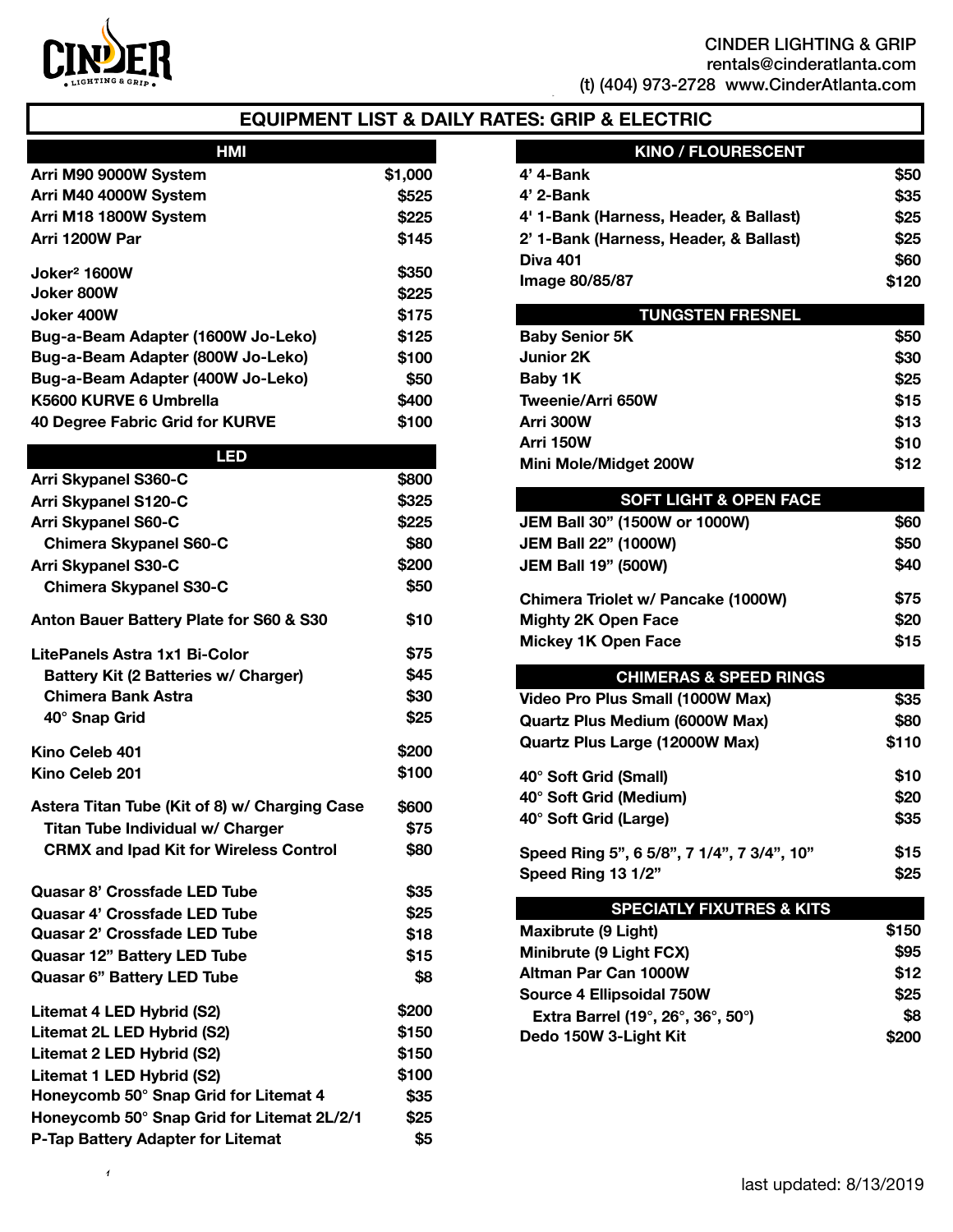

# CINDER LIGHTING & GRIP

[rentals@cinderatlanta.com](mailto:rentals@atlanta-camera.com) (t)  $(404)$  973-2728 [www.CinderAtlanta.com](http://www.CinderAtlanta.com)

# **EQUIPMENT LIST & DAILY RATES: GRIP & ELECTRIC**

## **ELECTRICAL DISTRIBUTION**

| 12/3 50' Stinger                           | \$7   |
|--------------------------------------------|-------|
| 12/3 25' Stinger                           | \$6   |
| 60 Amp Bates 50'                           | \$10  |
| 60 Amp Bates 25'                           | \$9   |
| 100 Amp Bates 50'                          | \$15  |
| 100 Amp 250V Bates 50'                     | \$15  |
| #2 5 Wire Banded 50'                       | \$30  |
| 100 Amp to 2-100 Amp Splitter              | \$18  |
| 100 Amp to 2-60 Amp Splitter               | \$18  |
| 60 Amp to 2-60 Amp Splitter                | \$18  |
| 60 Amp Gang Box                            | \$12  |
| 100 Amp Lunch Box                          | \$30  |
| 100 Amp Gang Box                           | \$25  |
| 600 Amp 3 Phase Distro Box                 | \$100 |
| 160-400 Amp 3 Phase Disconnect/Bull Switch | \$75  |
| 100 Amp Snakebite 125V                     | \$10  |
| <b>Cam Ground Squid</b>                    | \$10  |
| <b>Cam-Lok Threefer</b>                    | \$3   |
| <b>Cam Turnaround Adapter</b>              | \$2   |
| 2000W ProDimmer                            | \$15  |
| 15 Amp Hand Dimmer                         | \$5   |
| Shadowmaker / 2K 3 Channel Flicker Box     | \$100 |

#### **GENERATORS**

| Honda 7000/6500 Watt (Inverter) | \$125      |
|---------------------------------|------------|
| Honda 3000 Watt (Inverter)      | <b>S80</b> |
| Honda 2000 Watt (Inverter)      | <b>S70</b> |

# **DOLLY & ACCESSORIES**

| Fisher 10/Fisher 11 Dolly             | \$210 |
|---------------------------------------|-------|
| Doorway Dolly                         | \$40  |
| <b>Western Dolly</b>                  | \$50  |
| <b>Skateboard Wheels with Channel</b> | \$70  |
| Steel Track 10' Straight              | \$25  |
| Steel Track 8' Straight               | \$20  |
| Steel Track 4' Straight               | \$12  |
| Steel Track 8' Curved 45°             | \$25  |
| Steel Track 8' Curved 90°             | \$25  |
| <b>Mitchell Riser 6"</b>              | \$12  |
| <b>Mitchell Riser 12"</b>             | \$14  |
| <b>Mitchell Riser 24"</b>             | \$23  |
| <b>Mitchell Riser 36"</b>             | \$32  |
| Mitchell Offset 24" (Ubangee)         | \$13  |
| <b>Rotating Offset</b>                | \$35  |

# **SLIDERS**

| Modern 4' Camera Slider w/ 360° Swivel Base  | \$200 |
|----------------------------------------------|-------|
| Dana Dolly Kit (Includes Speedrail & Stands) | \$75  |

## **GRIP HARDWARE**

| Some specialty hardware is not listed on this catalogue. Please contact us to<br>inquire regarding your hardware needs |     |
|------------------------------------------------------------------------------------------------------------------------|-----|
| Lolli Pop Junior Grip Head                                                                                             | \$4 |
| Cardellini Clamp                                                                                                       | \$5 |
| <b>Mafer Clamp</b>                                                                                                     | \$4 |
| <b>Duck Bill/Bead Board Holder</b>                                                                                     | \$4 |
| <b>Chain Vise Grip</b>                                                                                                 | \$4 |
| <b>Gaffer Grip</b>                                                                                                     | \$3 |
| Matth Gag                                                                                                              | \$3 |
| <b>Baby/Junior Offset Arm 14"</b>                                                                                      | \$3 |
| <b>Baby Right Angle Offset</b>                                                                                         | \$1 |
| Baby/Junior C-Clamp (4", 6", 8", 12")                                                                                  | \$3 |
| <b>Speed C-Clamp</b>                                                                                                   | \$5 |
| <b>Baby/Junior Wall Plate</b>                                                                                          | \$2 |
| Junior to Baby Pin Spud Adapter                                                                                        | \$2 |
| <b>Scissor Clamp</b>                                                                                                   | \$2 |
| <b>Gripsaver</b>                                                                                                       | \$5 |

| SPEED RAIL & ACCESSORIES (1 1/4")     |        |
|---------------------------------------|--------|
| Speed Rail (per ft)                   | \$0.50 |
| <b>Speed Clip</b>                     | \$0.50 |
| <b>Menace Arm Kit</b>                 | \$12   |
| <b>Junior Grid Clamp</b>              | \$3    |
| <b>Junior Grid Clamp Receiver</b>     | \$3    |
| <b>Baby Grid Clamp</b>                | \$3    |
| Cheeseborough - Fixed                 | \$2    |
| Cheeseborough - Swivel                | \$2    |
| Speed Rail Fitting (Hollaender)       | \$2    |
| <b>Truss Maker</b>                    | \$6    |
| Mini Truss Maker                      | \$9    |
| 3-Way Corner                          | \$6    |
| <b>Condor Bracket / "Candlestick"</b> | \$25   |
| Wall Spreader (Speed Rail)            | \$5    |
| <b>Wall Spreader (2x4)</b>            | \$5    |
| Over/Under                            | \$3    |

| <b>CAR MOUNTS &amp; CAR RIGGING</b>        |       |
|--------------------------------------------|-------|
| <b>Modern Deluxe Hood Mount</b>            | \$125 |
| Hostess Tray/Door Mount (w/ Leveling Head) | \$75  |
| Suction Cup 10" w/ Cheese Plate            | \$15  |
| Suction Cup 6" w/ Baby Pin                 | \$7   |
| <b>Modern Leveling Head (Wide Base)</b>    | \$25  |
| <b>Triple Baby Pin Aluminum Top Mount</b>  | \$10  |
| last updated: 8/13/2019                    |       |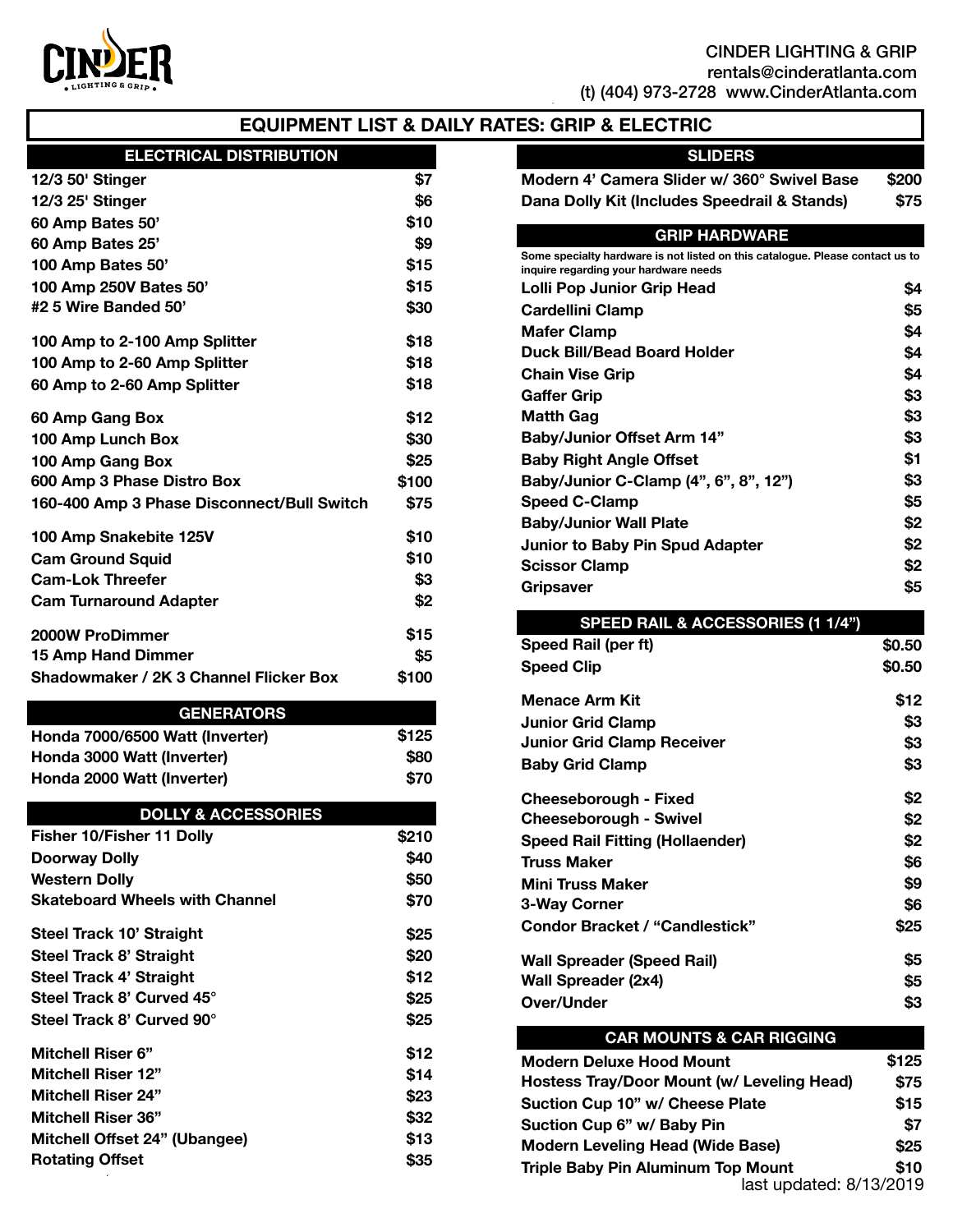

# CINDER LIGHTING & GRIP

[rentals@cinderatlanta.com](mailto:rentals@atlanta-camera.com)

(t) (404) 973-2728 [www.CinderAtlanta.com](http://www.CinderAtlanta.com)

# **EQUIPMENT LIST & DAILY RATES: GRIP & ELECTRIC**

# **REFLECTORS & BOUNCES**

| 42" Silver Reflector / Shiny Board | \$25        |
|------------------------------------|-------------|
| 42" Mirror Board                   | <b>\$30</b> |
| 60" Flex Fill                      | \$8         |

## **OVERHEADS**

| 20'x 20' Solid                         | \$50 |
|----------------------------------------|------|
| 20'x 20' Griffolyn                     | \$50 |
| 20' x 20' Silk                         | \$50 |
| 20'x 20' Full/Light/Qtr Grid           | \$50 |
| 20' x 20' Ultrabounce                  | \$50 |
| 20'x 20' Muslin Unbleached             | \$50 |
| 20'x 20' Muslin Bleached               | \$50 |
| 12'x 20' Solid                         | \$45 |
| 12'x 20' Water Solid                   | \$45 |
| 12'x 20' Full/Light/Qtr Grid           | \$45 |
| 12'x 20' Ultrabounce                   | \$45 |
| 12'x 12' Overhead Frame                | \$40 |
| 12'x 12' Solid                         | \$40 |
| 12'x 12' Single/Double Net             | \$40 |
| 12'x 12' Griffolyn                     | \$40 |
| 12'x 12' Silk                          | \$40 |
| 12'x 12' 1/4 Stop Silk                 | \$40 |
| 12'x 12' Full/Light/Qtr Grid           | \$40 |
| 12'x 12' 1/2 Soft Frost                | \$40 |
| 12'x 12' Hi Lite                       | \$40 |
| 12'x 12' Ultrabounce                   | \$40 |
| 12'x 12' Muslin Bleached               | \$40 |
| 12'x 12' Muslin Unbleached             | \$40 |
| 12'x 12' Checkerboard Lame/Silver-Gold | \$40 |
| 8'x 8' Overhead Frame                  | \$30 |
| 8'x 8' Solid                           | \$30 |
| 8'x 8' Single/Double Net               | \$30 |
| 8'x 8' Silk                            | \$30 |
| 8'x 8' Griffolyn                       | \$30 |
| 8'x 8' Full.Light/Qtr Grid (Silent)    | \$30 |
| 8'x 8' 1/2 Soft Frost                  | \$30 |
| 8' x 8' HiLight                        | \$30 |
| 8'x 8' 1/4 Stop Silk                   | \$30 |
| 8'x 8' Ultrabounce                     | \$30 |
| 8'x 8' Muslin Bleached                 | \$30 |
| 8'x 8' Muslin Unbleached               | \$30 |
| 8'x 8' Checkerboard Lame/Silver-Gold   | \$30 |

| <b>OVERHEADS, FLAGS &amp; NETS</b>       |       |
|------------------------------------------|-------|
| 6'x 6' Overhead Frame                    | \$20  |
| 6'x 6' Solid                             | \$20  |
| 6'x 6' Single/Double Net                 | \$20  |
| 6'x 6' Silk                              | \$20  |
| 6'x 6' Griffolyn                         | \$20  |
| 6'x 6' Full/Light/Qtr Grid               | \$20  |
| 6'x 6' 1/2 Soft Frost                    | \$20  |
| 6' x 6' HiLight                          | \$20  |
| 6'x 6' 1/4 Stop Silk                     | \$20  |
| 6'x 6' Ultrabounce                       | \$20  |
| 6'x 6' Muslin Bleached                   | \$20  |
| 6'x 6' Muslin Unbleached                 | \$20  |
| 6'x 6' Checkerboard Lame/Silver-Gold     | \$20  |
| 20'x 20' Chroma Blue/Green               | \$120 |
| 12'x 20' Chroma Green                    | \$100 |
| 12'x 12' Chroma Blue/Green               | \$70  |
| 12'x 12' Digital Green                   | \$70  |
| 8'x 8' Chroma Blue/Green                 | \$50  |
| 6'x 6' Chroma Blue/Green                 | \$30  |
| 8'x 8' LCD 50°                           | \$100 |
| 6'x 6' LCD 50°                           | \$75  |
| 4'x 4' Honeycomb 50° Snap Grid           | \$25  |
| 4'x 4' Floppy Flag                       | \$10  |
| 4'x 4' Ultrabounce Floppy                | \$12  |
| 4'x 4' Single/Double                     | \$8   |
| 4'x 4' Empty Frame                       | \$6   |
| 4'x 4' Frame (Skinned)                   | \$21  |
| 24"x 36" Flag/Single Net/Double Net/Silk | \$4   |
| 18"x 24" Flag/Single Net/Double Net/Silk | \$3   |
| 24"x 72" Floppy Meat Axe                 | \$8   |
| 18"x 48" Floppy Mini Meat Axe            | \$6   |
| 10"x 42" Floppy Mini Meat Axe Blade      | \$4   |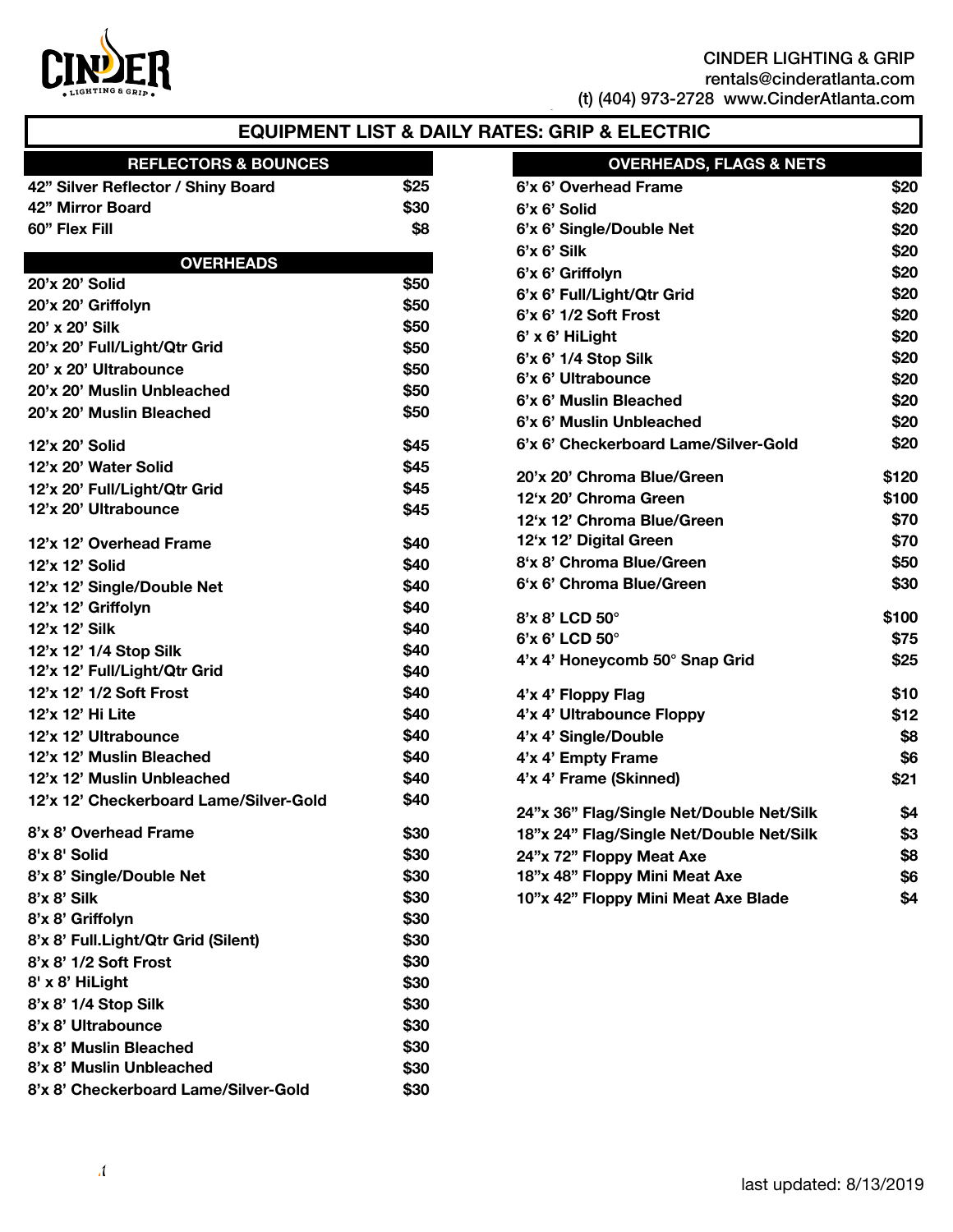

# **EQUIPMENT LIST & DAILY RATES: GRIP & ELECTRIC**

| <b>LIGHT &amp; GRIP STANDS</b>  |             |
|---------------------------------|-------------|
| <b>Mombo Combo Stand</b>        | <b>\$20</b> |
| Hi-Hi Roller Stand              | \$15        |
| Junior Combo Stand 3-Riser      | \$8         |
| <b>Low Boy Combo Stand</b>      | \$5         |
| <b>Beefy Baby Stand 3-Riser</b> | \$7         |
| <b>Preemie Stand</b>            | \$5         |
| <b>Mini Preemie Stand</b>       | \$5         |
| 40" C-Stand w/ Arm              | \$7         |
| 24" C-Stand w/ Arm              | \$5         |
| <b>Roadrunner</b>               | \$75        |
| <b>Long John Silver</b>         | \$150       |

| <b>MISCELLANEOUS GRIP</b>                  |      |
|--------------------------------------------|------|
| 15lb Sandbag                               | \$1  |
| 35lb Sandbag                               | \$2  |
| <b>Apple Box Full/Half/Quarter/Pancake</b> | \$2  |
| 12' Electrical Ladder                      | \$12 |
| 10' Electrical Ladder                      | \$10 |
| 8' Electrical Ladder                       | \$8  |
| 6' Electrical Ladder                       | \$8  |
| 4' Electrical Ladder                       | \$6  |

## **OTHER EQUIPMENT**

| Rosco Vapour Plus Fog Machine     | \$100 |
|-----------------------------------|-------|
| Rosco Vapour Fog Machine          | \$75  |
| <b>Chauvet Hurricane 2D Hazer</b> | \$30  |

| <b>EXPENDABLES</b>                                 |        |
|----------------------------------------------------|--------|
| <b>Black Gaff 2"</b>                               | \$20   |
| White Gaff 2"                                      | \$20   |
| Grey Gaff 2"                                       | \$20   |
| 1" White Camera Tape                               | \$10   |
| 1" Black Camera Tape                               | \$10   |
| 2" Black Paper Tape - Small Core / Matte           | \$14   |
| 1" Black Paper Tape                                | \$8    |
| <b>Black Electrical Tape</b>                       | \$3    |
| <b>JLAR 2"</b>                                     | \$27   |
| <b>VELCRO 2" x 15'</b>                             | \$28   |
| 100' Sash #10 White                                | \$15   |
| 100' Sash #10 Black                                | \$24   |
| 100' Sash #8 White                                 | \$12   |
| 100' Sash #8 Black                                 | \$16   |
| 48' Trick Line #4 Black                            | \$5.25 |
| <b>Black Spray Paint</b>                           | \$5    |
| <b>White Spray Paint</b>                           | \$5    |
| <b>Windex Bottle</b>                               | \$5    |
| Visqueen 25'                                       | \$14   |
| <b>Dulling Spray</b>                               | \$7.50 |
| <b>WD-40</b>                                       | \$7.50 |
| <b>Box Trash Bags 32-Ct</b>                        | \$20   |
| <b>Paper Towels</b>                                | \$2    |
| C47s Bag 50-Ct                                     | \$3.50 |
| <b>Blackwrap 12"</b>                               | \$33   |
| Blackwrap 24"                                      | \$33   |
| <b>Aluminum Foil Box 50'</b>                       | \$4    |
| <b>B/W Showcard</b>                                | \$4    |
| <b>Baby Powder</b>                                 | \$4    |
| Zip Ties 14" Black 100-Ct                          | \$7    |
| <b>Tennis Ball 3pk</b>                             | \$3    |
| <b>Snot Tape</b>                                   | \$3    |
| <b>Bailing Wire</b>                                | \$4.50 |
| Black Plastic Vinyl Roll 40" x 250' / "Tablecloth" | \$28   |
| <b>Binder Clips Medium (72 ct)</b>                 | \$15   |
| <b>Binder Clips Large (12 ct)</b>                  | \$4    |
| <b>Push Pins</b>                                   | \$3    |
| <b>Light Socket Assembly for China Ball</b>        | \$8    |
| 24" Chinese Paper Lantern (100W MAXIMUM)           | \$8    |
| 16" Chinese Paper Lantern (75W MAXIMUM)            | \$8    |
| 18/2 Zip Cord - Black (250 ft Spool)               | \$62.5 |
| Add-a-Plug Male - Black                            | \$1.5  |
| Add-a-Tap Female - Black                           | \$1.5  |
| <b>Surveillance Headset</b>                        | \$40   |
| <b>Molded Earpiece</b>                             | \$10   |
|                                                    |        |